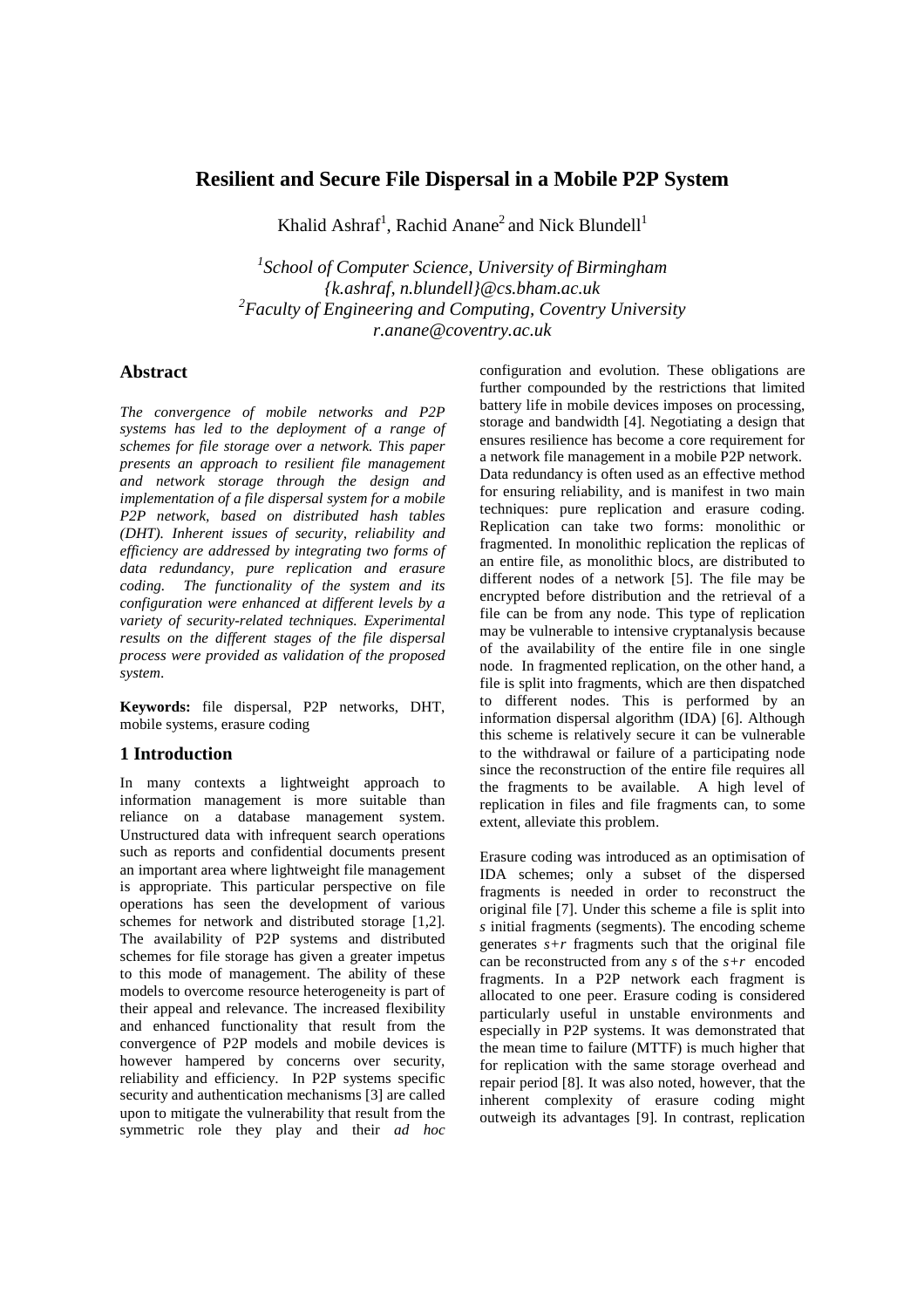

Figure 1. System architecture

in its monolithic or fragmented form may be more efficient, easier to implement and more suitable in stable environments.

There is little work reported on the implementation of file dispersal on mobile devices. The focus of most of the research in this area has been on the implementation of file sharing environments and the development of structured DHT-based P2P mobile systems [10, 11]. The main contribution of this work is in the development of an experimental mobile P2P framework that addresses and reconciles P2P and mobiles issues in file dispersal. In particular, this paper is concerned with architecture for supporting the two methods for file dispersal on a mobile P2P system, pure replication and erasure coding

The remainder of the paper is structured as follows. Section 2 presents the main components of the system architecture. Section 3 provides some validation of the system through experimental results. Section 4 raises some issues for discussion and Section 5 concludes the paper.

# **2 System architecture**

The mobile P2P system should support three main operations on a file: file dispersal, file retrieval and file removal. As file dispersal is the most important function this paper will focus on its architectural features and on the steps involved in its deployment. All the steps, except fragment encoding, are common to both pure replication and erasure coding:

- File selection
- File compression
- File fragmentation
- Fragment encoding (for erasure coding only)
- Fragment encryption
- Fragment distribution
- Metadata encryption and its secure storage

The role of the system is to support these operations securely and efficiently.

# **2.1 System Components**

The clear separation of concerns that the system postulates is better served by a layered architecture (Figure 1). Each layer is enhanced by service procedures. At the highest level is the file dispersal application, which relies on a structured DHT-based P2P network. The lowest layer deals with communications, which are handled by TCP. Security issues are attended to at all levels. CP-based communications may incur some overheads but the error free channels that are generated contribute to the reliability of the file dispersal process.

File fragmentation and distribution were key factors



Figure 2. Bootstrap process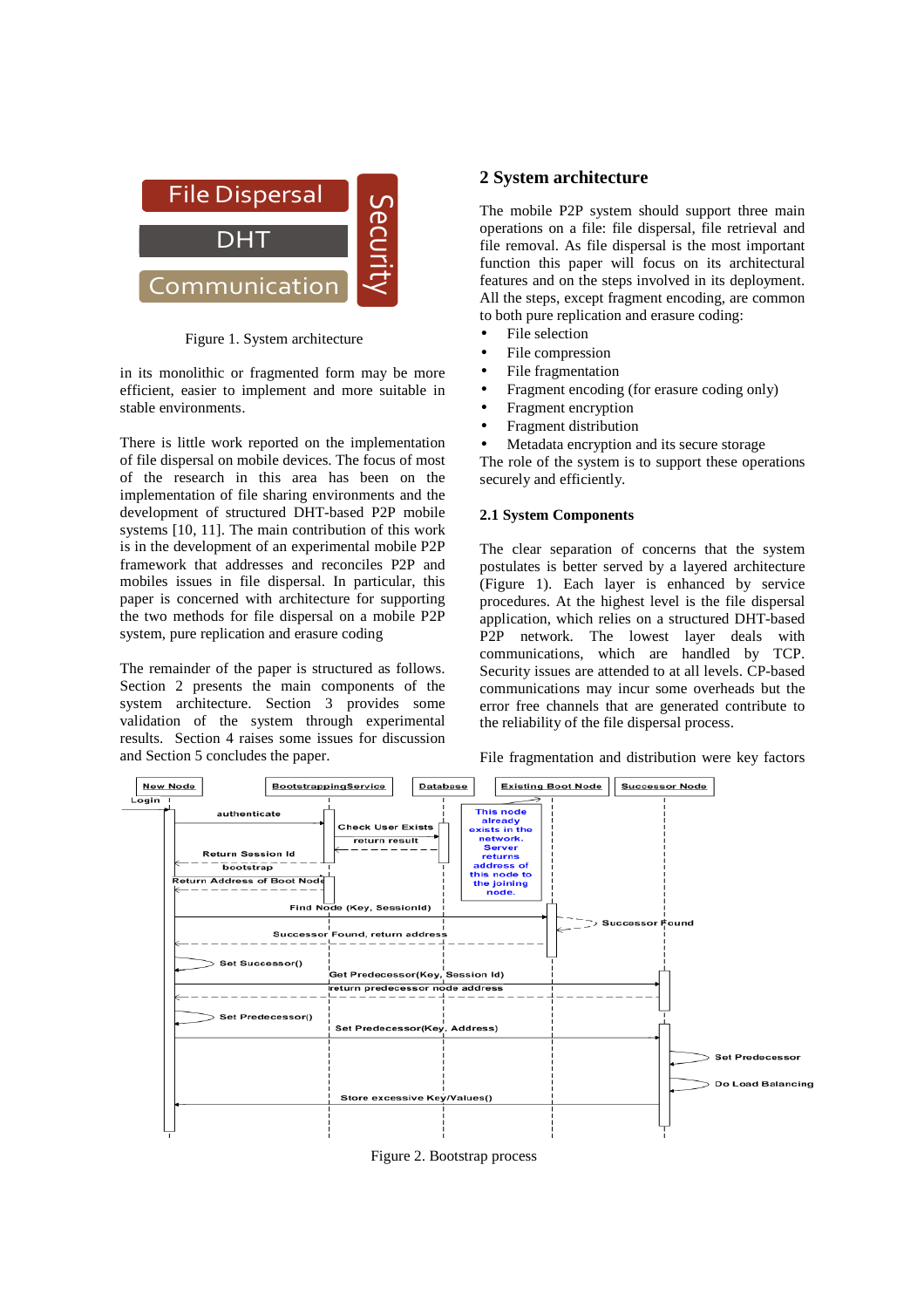| P2P File Dispersal System: Home<br>Current Node: Key: 371633271313375860,<br>e75279cc-9728-46d3-b5e3-1528214ffe39,<br>Address: 127.0.0.1, Port: 4518<br><b>Bootstrap Node: None</b><br>Successor Node: Key:<br>898136191259883137, Session:<br>637a1505-4033-4251-a06f-131a0190f5a3,<br>Address: 127.0.0.1, Port: 5630<br>Menu<br>8981361912598834<br>Refresh<br>637a1505-4033-42<br><b>Disperse File</b><br>Address: 127.0.0<br><b>Dispersals</b><br>4 Downloads<br>5 Finger Table<br>6 View Store<br>7 Pinger<br>Menu | $F \sim H$            |  |
|-------------------------------------------------------------------------------------------------------------------------------------------------------------------------------------------------------------------------------------------------------------------------------------------------------------------------------------------------------------------------------------------------------------------------------------------------------------------------------------------------------------------------|-----------------------|--|
|                                                                                                                                                                                                                                                                                                                                                                                                                                                                                                                         |                       |  |
|                                                                                                                                                                                                                                                                                                                                                                                                                                                                                                                         | Session:              |  |
|                                                                                                                                                                                                                                                                                                                                                                                                                                                                                                                         |                       |  |
|                                                                                                                                                                                                                                                                                                                                                                                                                                                                                                                         |                       |  |
|                                                                                                                                                                                                                                                                                                                                                                                                                                                                                                                         | <b>Predecessor Nd</b> |  |
|                                                                                                                                                                                                                                                                                                                                                                                                                                                                                                                         |                       |  |
|                                                                                                                                                                                                                                                                                                                                                                                                                                                                                                                         |                       |  |
|                                                                                                                                                                                                                                                                                                                                                                                                                                                                                                                         |                       |  |
|                                                                                                                                                                                                                                                                                                                                                                                                                                                                                                                         |                       |  |
|                                                                                                                                                                                                                                                                                                                                                                                                                                                                                                                         |                       |  |
|                                                                                                                                                                                                                                                                                                                                                                                                                                                                                                                         |                       |  |
|                                                                                                                                                                                                                                                                                                                                                                                                                                                                                                                         | Exit                  |  |

Figure 3. Chord finger table

in the choice of a structured DHT-based approach to P2P implementation. As an implementation of a P2P network, distributed hash tables (DHT) offer intuitive mapping from file fragments to nodes. The ID of a node can be generated by applying a hash function such as SHA2 to its IP address. Similarly a fragment can be associated with an ID created from its content by the hash function. Nodes are allocated an ID space for the fragments whose hash values fall within that space. The advantages of overlay networks include their ability to deal with heterogeneous systems and their capacity for self-management and reorganisation. The Chord overlay network was chosen because of its simplicity, its scalability and its ability to guarantee efficient convergence in search queries, which is *O(logN),* where *N* is the number of nodes in the network [12]. Its relative efficiency is also a valuable attribute in a mobile context. A Chord overlay network is characterised by a ring topology where every peer has a predecessor and a successor. Peers are arranged in a circle and addresses range from  $0$  to  $2^m$  -1. Peers keep track of other peers in the network through a routing table, the finger table, whose size is equal to at most *m*. Kademlia is another DHT-based overlay network with a tree topology. One of its advantages is the way it deals with the arrival of new nodes. Older nodes are always given priority.

In the proposed system Chord was enhanced with the Kademlia's method for managing the finger table. The dynamics of a node entry into the Chord-based network are presented in the sequence diagram of the bootstrap process (Figure 2). It depicts the way Chord accommodates a new node in the routing table by identifying and setting appropriately the successor and predecessor nodes. The user is able to view details of the finger table of Chord (Figure 3).

### **2. 2 Implementation**

At P2P (DHT) level authentication and secure communication are the main concerns. For authentication a session-based procedure was chosen, thanks to the ease with which it can be incorporated into the bootstrap service. A central database server is used to help the bootstrap service authenticate incoming users. Secure communication is enforced by a number of measures. Both symmetric and asymmetric encryption schemes were implemented. For fragment encryption six symmetric algorithms can be applied randomly to the fragments, in order to further hamper any cryptanalysis. The integrity of the messages between peers is assured by MD5 message digests. Moreover, once a file is successfully dispersed, its metadata is encrypted and stored securely on the local host.

In the design, efficiency considerations were driven by processing, memory and battery constraints. For example, lightweight versions of encryption algorithms and symmetric schemes were selected where appropriate. The erasure coding function is an adaptation in J2ME of the Java version used in JigDFS [7]. The system was implemented on the J2ME platform and deployed on Sun Java Wireless toolkit 2.5.2 for the Connected Limited Device Configuration (CLDC).

# **3 Experimental results**

A number of experiments were conducted in order to shed more light on system behaviour at different stages of the file dispersal process. These refer specifically to the key generation from fragments, the performance of the encryption algorithms and the resilience of the system.

# **3.1 Hash key distribution**

The hashing function has to be consistent and the hash key space generation should be equally distributed so that the keys do not map onto only one subset of the peers. Moreover the hash function should generate hash keys, which are collision resistant so that there is a low probability that two peers in the network are associated with the same key or two different file fragments generate the same key. The key distribution was investigated by applying the fragmentation and hash generation to a file. A random text file with 848 words was used as an input to generate hash keys and the output was used to plot the graph in Figure 4. Overall the hashing results seem to confirm the viability of the system.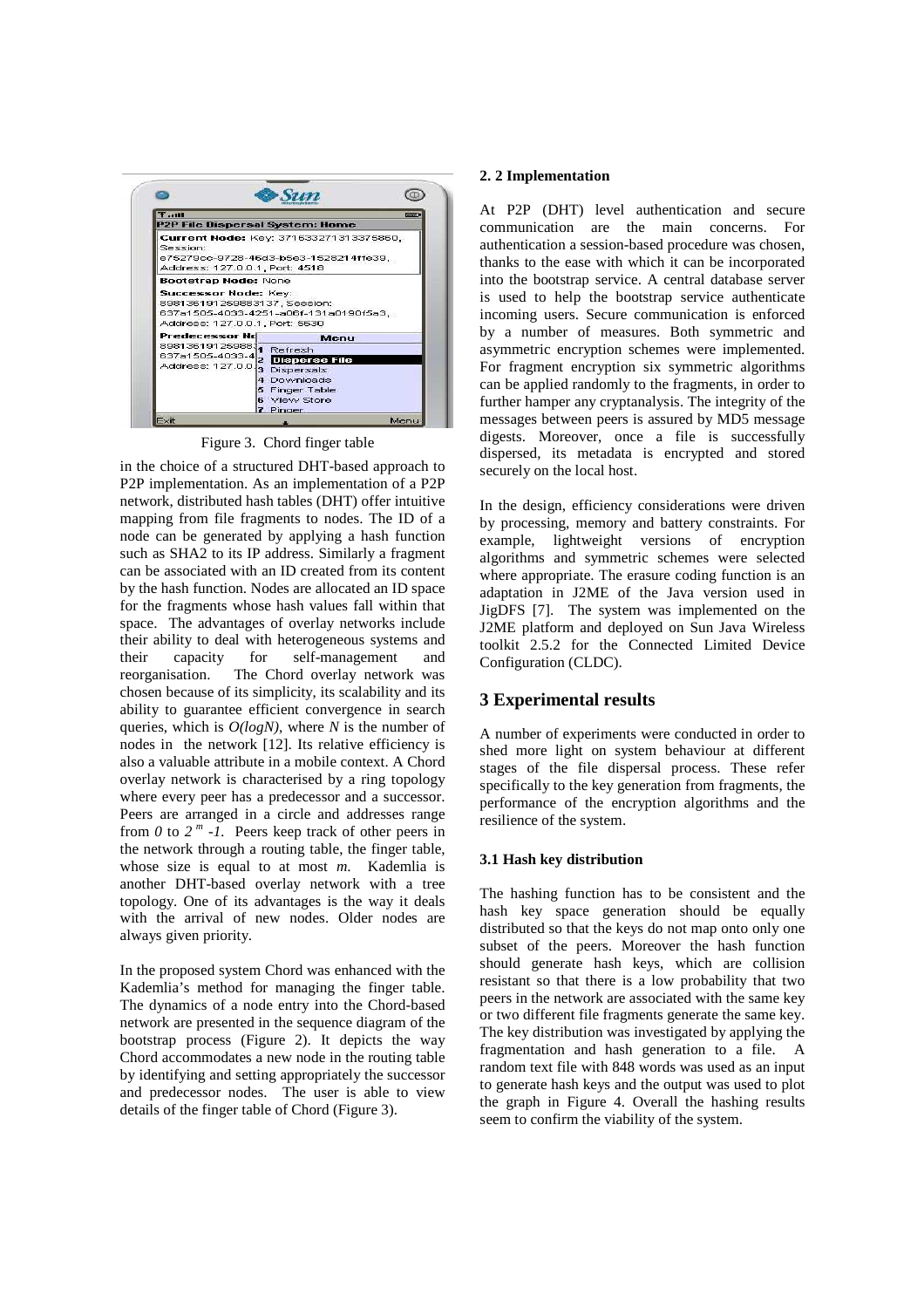

Figure 4. Hash key distribution

#### **3.2 Encryption/Decryption**

The relative performance of the encryption algorithms was analysed in order to gain an insight into their impact on the processing overheads on mobile devices. In the encryption/decryption time split graph, the percentage of time taken varies with the algorithms (Figure 5). The actual average values, in milliseconds taken for the execution run-time of the algorithms during the experiment are shown in their respective columns. Almost all of the algorithms fall within 40%-60% range, which indicates that their encryption and decryption processing times are comparable and that both the receiving and the sending peers incur the same processing penalties. DES is the only algorithm, which takes more time during encryption than during decryption. It takes altogether much less time than the other algorithms and it can be assumed that it does not affect the overall behaviour of the system.

#### **3.3 Resilience Analysis**

A higher level of replication increases the robustness of the system so that all the fragments of the file can still be recovered despite the absence of some peers. To evaluate the effectiveness of replication, an experiment was performed with 5 peers. One peer is used for dispersing and downloading the file throughout the experiment so that the results are consistent. A file of size 14846 bytes was used with the default fragmentation settings.

In Figure 6 the graph displays the experimental results for the same file with different replication levels and a different number of offline peers. For offline peers, the peer selection was random so that a non-deterministic behaviour of the network peers can be simulated. In the presentation of the results in the graph, 1 is used when a file is completely downloaded, 0 otherwise. A value on the graph indicates that the file was successfully reconstructed. The graph indicates that the highest number of file retrievals occurred when the highest replication level was set. In the case of erasure coding, although four peers were offline it appears that there were enough replicated fragments that resided on the store of the owner. With no replication, even when one single peer was offline, the file could not be recovered in full; the peer, which was offline, had some of the fragments that were needed by the owner to rebuild the entire file. This experiment confirms also that with a threshold of 3, erasure coding is always successful in reconstructing the original file. The relevance of the provision of the two modes of data redundancy is supported by the experimental results.



Figure 5. Encryption and decryption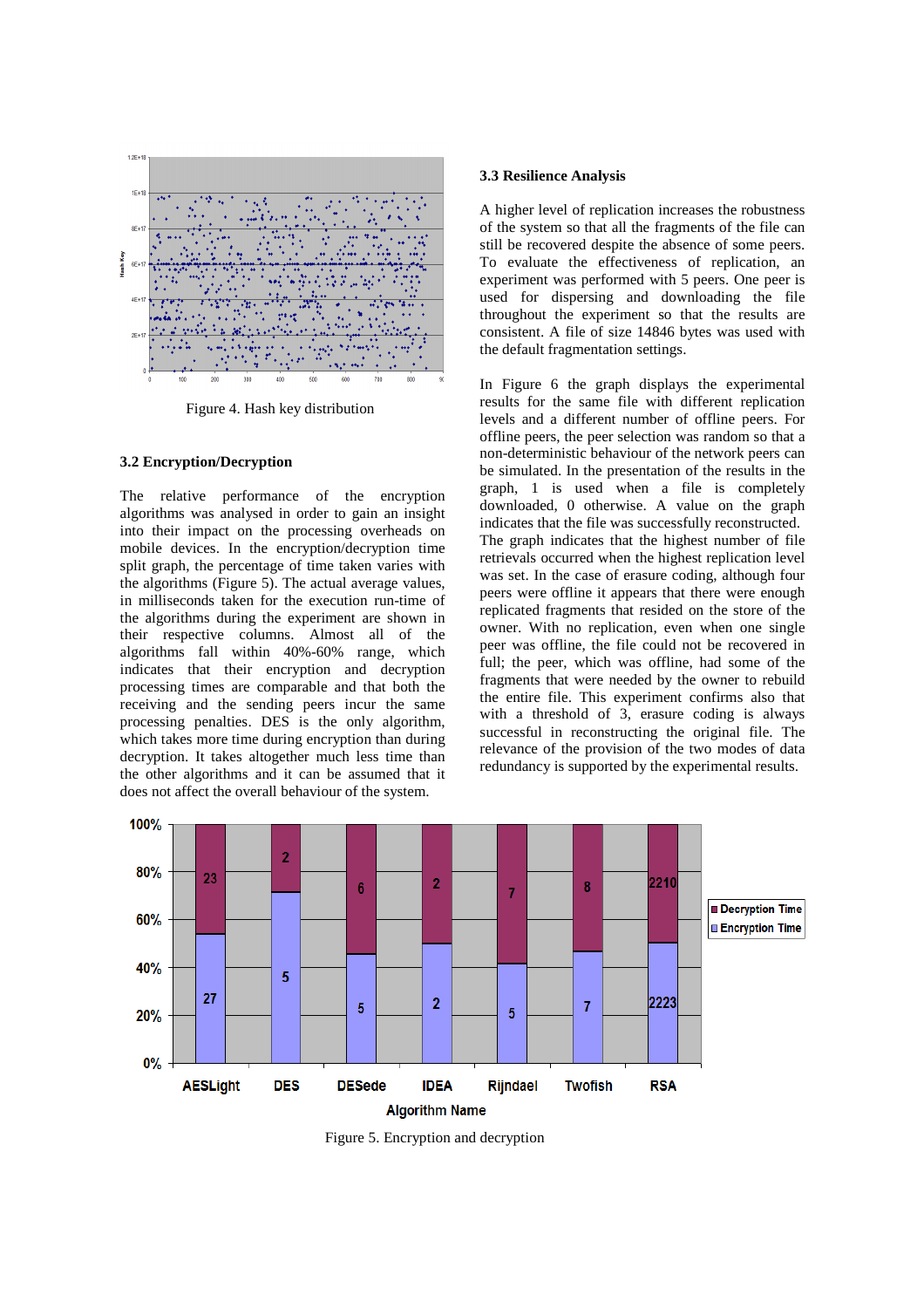

# **4 Discussion**

Most of the work on file dispersal has been on wired networks, where many existing systems deal with varying degrees of file granularity and encryption [7, 13, 14]. A mobile P2P context for file dispersal is relatively novel but it presents a number of challenges that the proposed system has addressed through the perspectives of efficiency and security. These issues have shaped its architectural features and determined the selection and adaptation of algorithms.

### **4.1 Mobility**

Mobility requirements and constraints in a P2P environment were considered at two levels. At the application level the efficiency concerns was addressed in the approach to the design of the system. Two forms of replication were included, pure replication and erasure coding, in addition to optimisation options such as compression. This issue was also a guiding factor in the selection and implementation of light algorithms and their performance.

#### **4.2 Flexibility**

Flexibility and configuration represent another facet of the system. One way of dealing with the openness of P2P systems, their dynamic and ad hoc nature and their potential instability is by designing a flexible system and by providing a suitable interface for configuration (Figure 7). Confidentiality is already addressed by the fragmentation itself and by the random application of encryption algorithms. The

system offers flexibility by providing users with two methods for performing file dispersal to suit environmental conditions. Another aspect of flexibility concerns the portability that follows from the choice of J2ME as a platform for implementation. This covers ease of redeployment and resilience to heterogeneity.

### **4.3 Network architecture**

The network architecture and configuration has undoubtedly played a critical role in the fulfilment of system requirements. The management of a DHTbased overlay network has additional benefits for reliability and efficiency. In particular,

- 1. the resilience of the system through CHORD capacity for self-management and the minimisation of DOS attacks through the adequate management of the routing tables.
- 2. the handling of the heterogeneity of nodes



Figure 7. System configuration